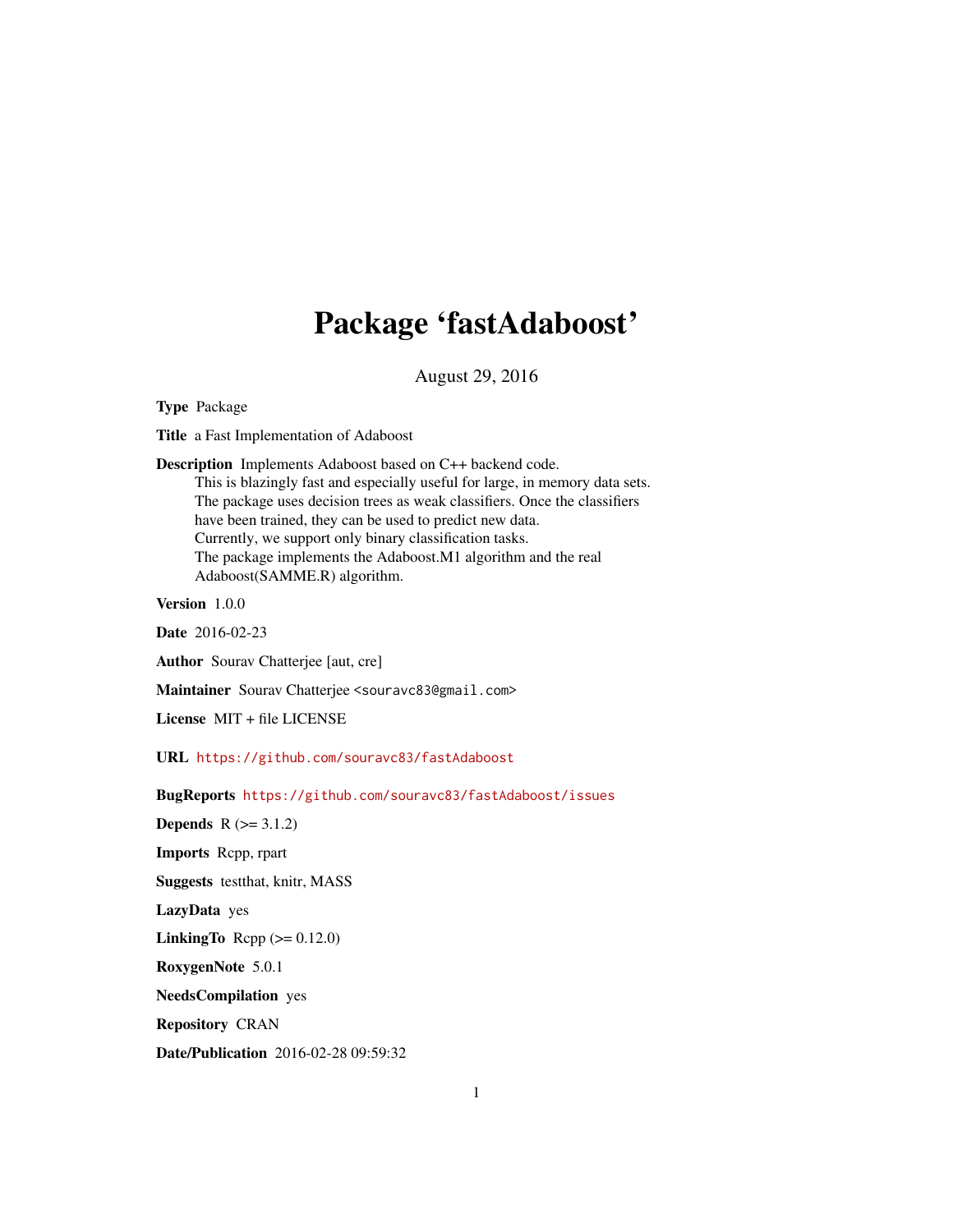### <span id="page-1-0"></span>R topics documented:

| Index |  |
|-------|--|
|       |  |
|       |  |
|       |  |
|       |  |
|       |  |
|       |  |
|       |  |

<span id="page-1-1"></span>adaboost *Adaboost.M1 algorithm*

#### Description

Implements Freund and Schapire's Adaboost.M1 algorithm

#### Usage

```
adaboost(formula, data, nIter, ...)
```
#### Arguments

| formula | Formula for models                            |
|---------|-----------------------------------------------|
| data    | Input dataframe                               |
| nIter   | no. of classifiers                            |
|         | other optional arguments, not implemented now |

#### Details

This implements the Adaboost.M1 algorithm for a binary classification task. The target variable must be a factor with exactly two levels. The final classifier is a linear combination of weak decision tree classifiers.

#### Value

object of class adaboost

#### References

Freund, Y. and Schapire, R.E. (1996):"Experiments with a new boosting algorithm" . *In Proceedings of the Thirteenth International Conference on Machine Learning*, pp. 148–156, Morgan Kaufmann.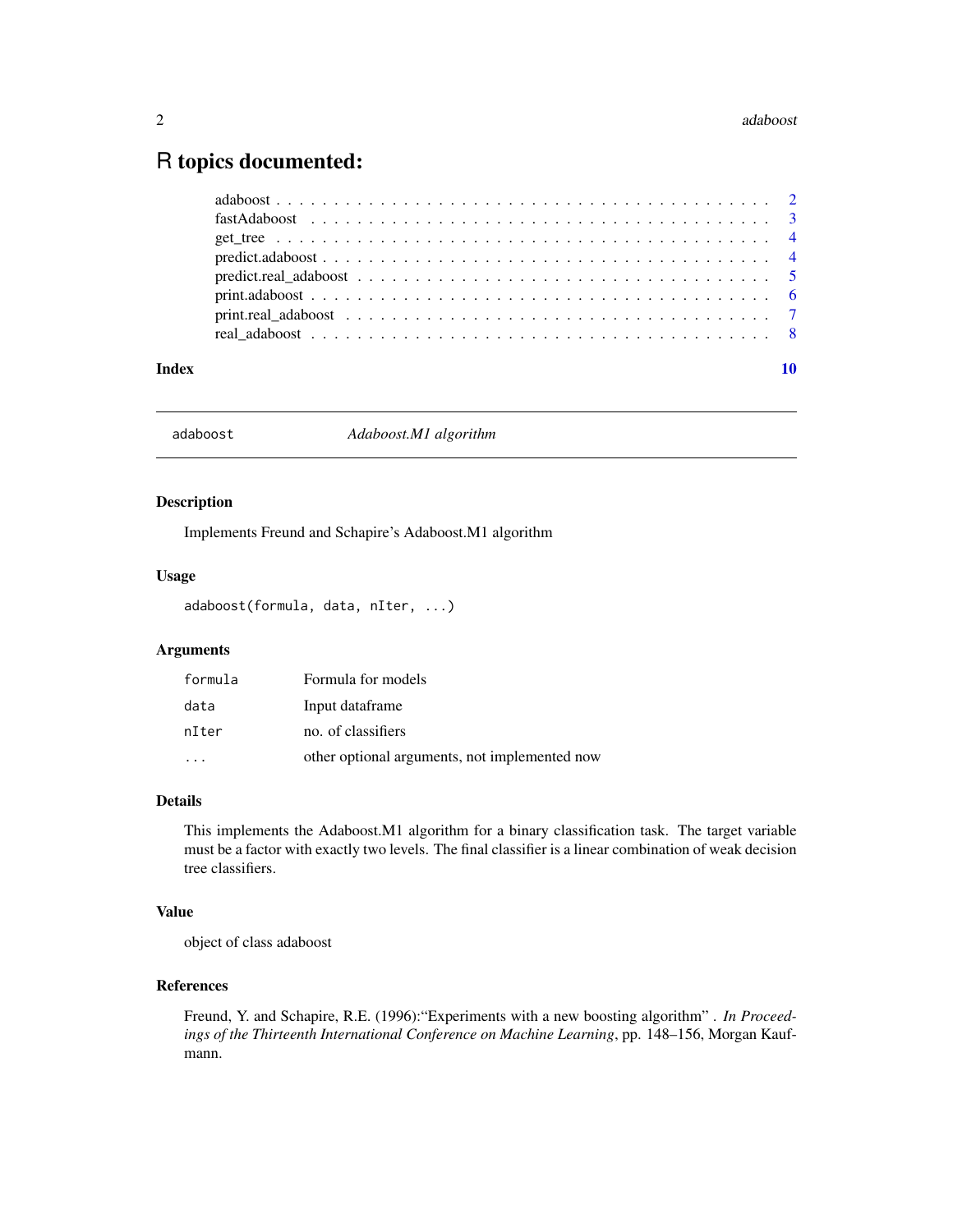#### <span id="page-2-0"></span>fastAdaboost 3

#### See Also

[real\\_adaboost](#page-7-1), [predict.adaboost](#page-3-1)

#### Examples

```
fakedata <- data.frame( X=c(rnorm(100,0,1),rnorm(100,1,1)), Y=c(rep(0,100),rep(1,100) ))
fakedata$Y <- factor(fakedata$Y)
test_adaboost <- adaboost(Y~X, data=fakedata,10)
```
fastAdaboost *fastAdaboost: fast adaboost implementation for R*

#### Description

fastAdaboost provides a blazingly fast implementation of both discrete and real adaboost algorithms, based on a C++ backend. The goal of the package is to provide fast performance for large in-memory data sets.

#### Author(s)

Sourav Chatterjee

#### References

Freund, Y. and Schapire, R.E. (1996):"Experiments with a new boosting algorithm" . *In Proceedings of the Thirteenth International Conference on Machine Learning*, pp. 148–156, Morgan Kaufmann.

Zhu, Ji, et al. "Multi-class adaboost" *Ann Arbor* 1001.48109 (2006): 1612.

#### Examples

```
fakedata <- data.frame( X=c(rnorm(100,0,1),rnorm(100,1,1)), Y=c(rep(0,100),rep(1,100) ))
fakedata$Y <- factor(fakedata$Y)
test_adaboost <- adaboost(Y~X, fakedata, 10)
pred <- predict( test_adaboost,newdata=fakedata)
print(pred$error)
```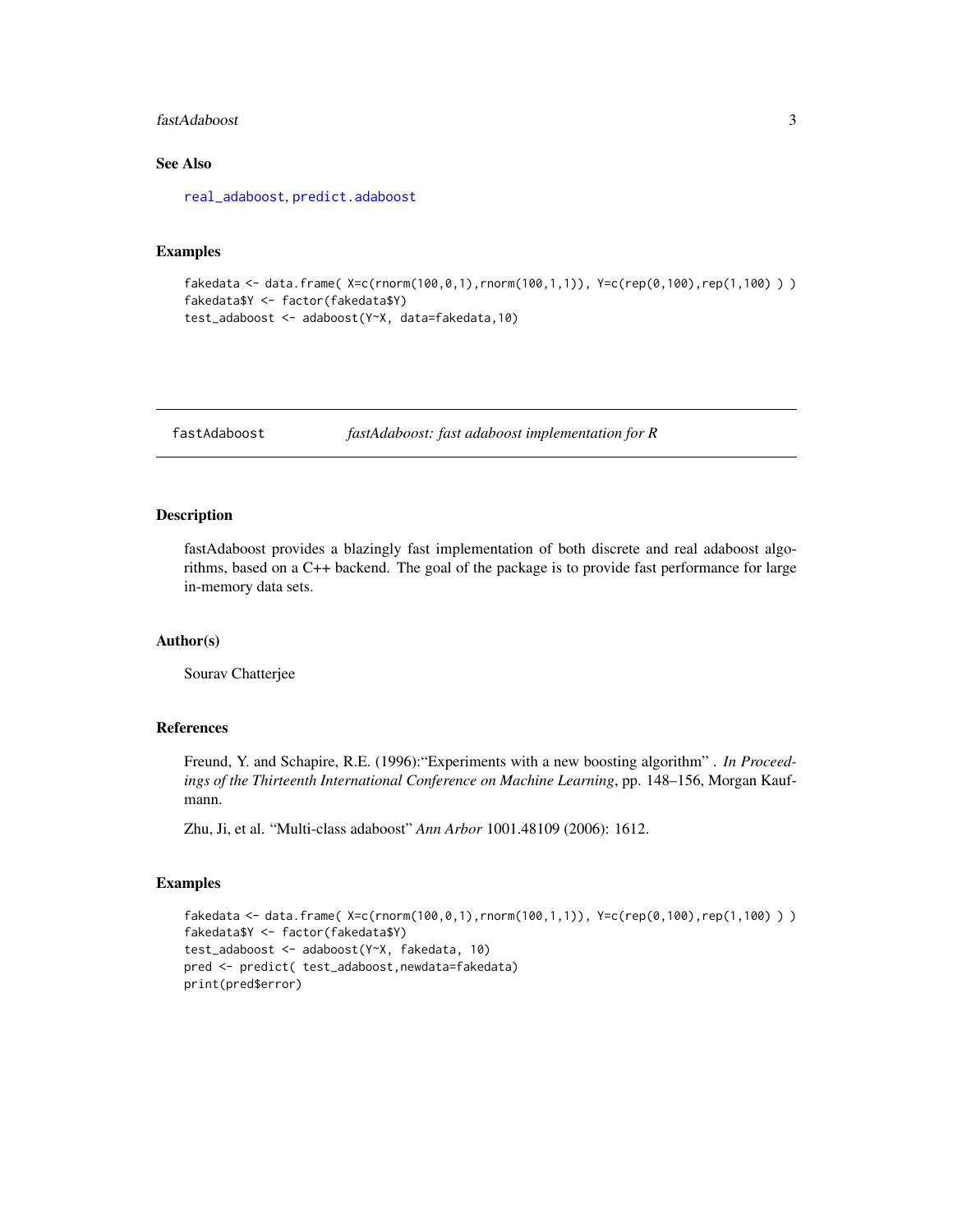<span id="page-3-0"></span>

#### Description

returns a single weak decision tree classifier which is part of the strong classifier

#### Usage

```
get_tree(object, tree_num)
```
#### Arguments

| object   | object of class adaboost           |
|----------|------------------------------------|
| tree_num | integer describing the tree to get |

#### Details

returns an individual tree from the adaboost object This can provide the user with some clarity on the individual building blocks of the strong classifier

#### Value

object of class rpart

#### See Also

[adaboost](#page-1-1)

#### Examples

```
fakedata <- data.frame( X=c(rnorm(100,0,1),rnorm(100,1,1)), Y=c(rep(0,100),rep(1,100)))
fakedata$Y <- factor(fakedata$Y)
test_adaboost <- adaboost(Y~X, fakedata, 10)
tree <- get_tree(test_adaboost,5)
```
<span id="page-3-1"></span>predict.adaboost *predict method for adaboost objects*

#### Description

predictions for model corresponding to adaboost.m1 algorithm

#### Usage

```
## S3 method for class 'adaboost'
predict(object, newdata, ...)
```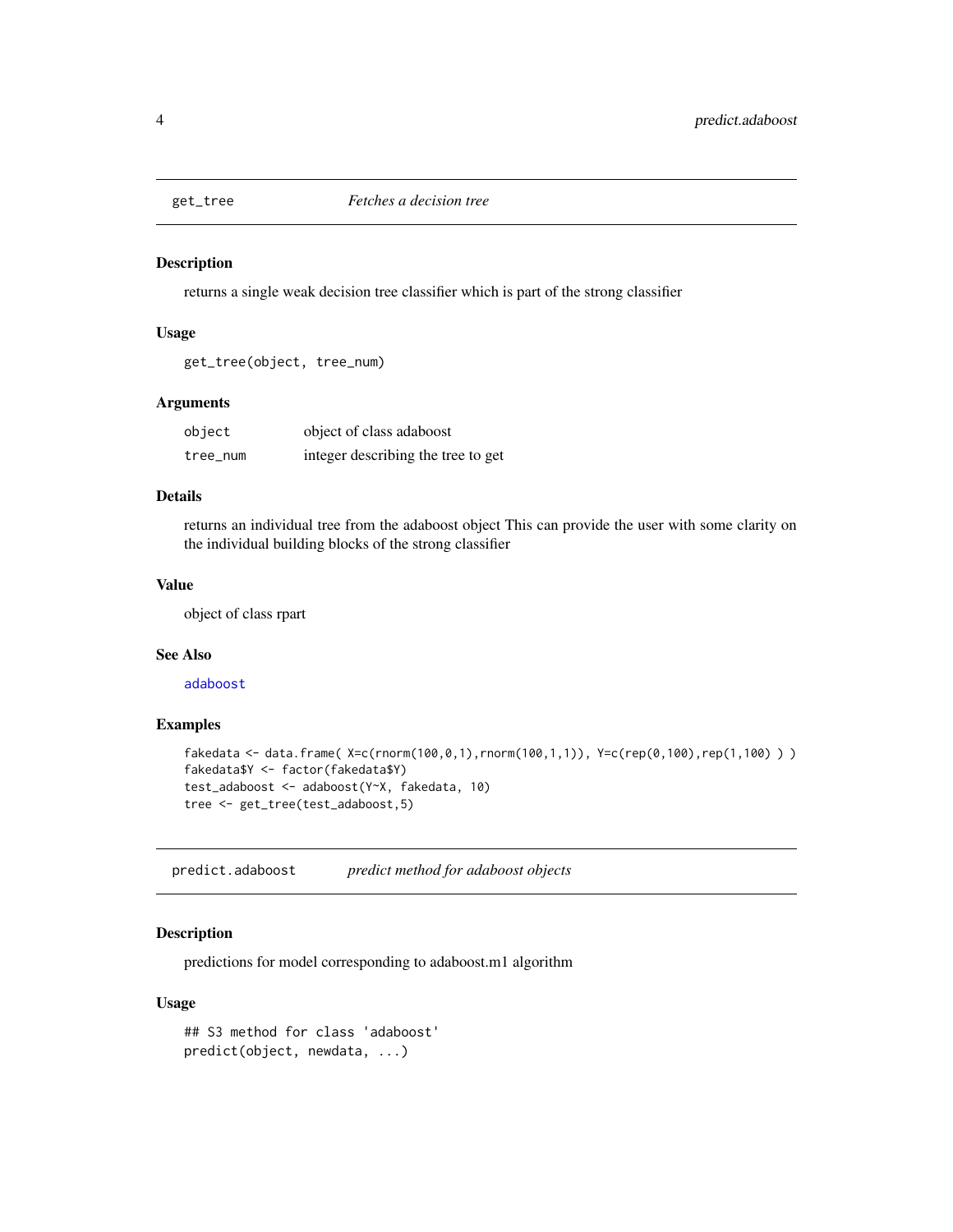#### <span id="page-4-0"></span>**Arguments**

| object                  | an object of class adaboost                   |
|-------------------------|-----------------------------------------------|
| newdata                 | data frame on which we are looking to predict |
| $\cdot$ $\cdot$ $\cdot$ | arguments passed to predict.default           |

#### Details

makes predictions for an adaboost object on a new dataset. The target variable is not required for the prediction to work. However, the user must ensure that the test data has the same columns which were used as inputs to fit the original model. The error component of the prediction object(as in pred\$error) can be used to get the error of the test set if the test data is labeled.

#### Value

predicted object, which is a list with the following components

| formula | the formula used.                                                      |
|---------|------------------------------------------------------------------------|
| votes   | total weighted votes achieved by each class                            |
| class   | the class predicted by the classifier                                  |
| prob    | a matrix with predicted probability of each class for each observation |
| error   | The error on the test data if labeled, otherwise NA                    |

#### See Also

[adaboost](#page-1-1)

#### Examples

```
fakedata <- data.frame( X=c(rnorm(100,0,1),rnorm(100,1,1)), Y=c(rep(0,100),rep(1,100) ) )
fakedata$Y <- factor(fakedata$Y)
test_adaboost <- adaboost(Y~X, fakedata, 10)
pred <- predict( test_adaboost,newdata=fakedata)
print(pred$error)
print( table(pred$class,fakedata$Y) )
```
<span id="page-4-1"></span>predict.real\_adaboost *predict method for real\_adaboost objects*

#### Description

predictions for model corresponding to real\_adaboost algorithm

#### Usage

```
## S3 method for class 'real_adaboost'
predict(object, newdata, ...)
```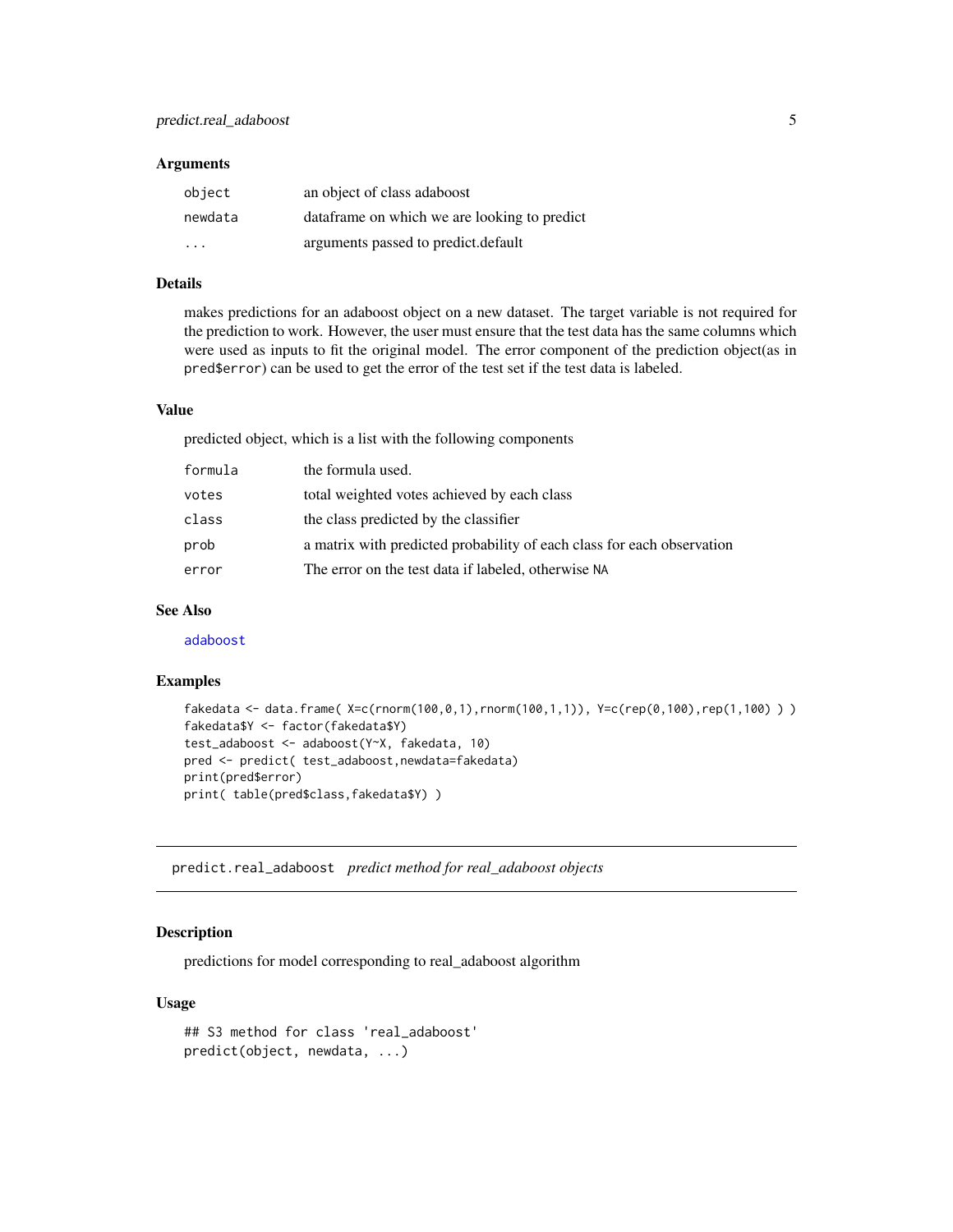#### <span id="page-5-0"></span>**Arguments**

| object  | an object of class real adaboost              |
|---------|-----------------------------------------------|
| newdata | data frame on which we are looking to predict |
| .       | arguments passed to predict.default           |

#### Details

makes predictions for an adaboost object on a new dataset using the real\_adaboost algorithm. The target variable is not required for the prediction to work. However, the user must ensure that the test data has the same columns which were used as inputs to fit the original model. The error component of the prediction object(as in pred\$error) can be used to get the error of the test set if the test data is labeled.

#### Value

predicted object, which is a list with the following components

| formula | the formula used.                                                      |
|---------|------------------------------------------------------------------------|
| votes   | total weighted votes achieved by each class                            |
| class   | the class predicted by the classifier                                  |
| prob    | a matrix with predicted probability of each class for each observation |
| error   | The error on the test data if labeled, otherwise NA                    |

#### See Also

[real\\_adaboost](#page-7-1)

#### Examples

```
fakedata <- data.frame( X=c(rnorm(100,0,1),rnorm(100,1,1)), Y=c(rep(0,100),rep(1,100) ) )
fakedata$Y <- factor(fakedata$Y)
test_real_adaboost <- real_adaboost(Y~X, fakedata, 10)
pred <- predict(test_real_adaboost,newdata=fakedata)
print(pred$error)
print( table(pred$class,fakedata$Y) )
```
<span id="page-5-1"></span>print.adaboost *Print adaboost.m1 model summary*

#### Description

S3 method to print an adaboost object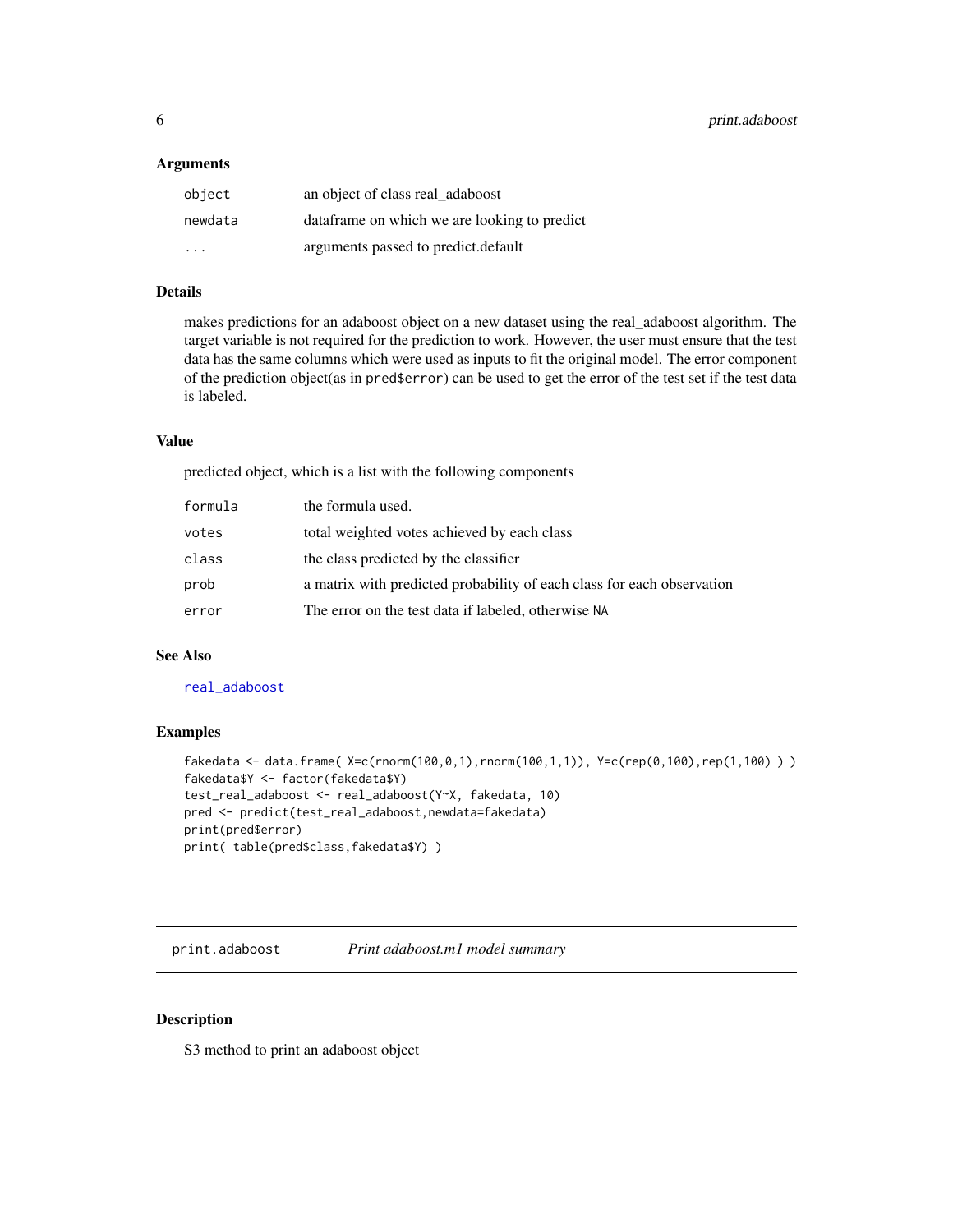#### <span id="page-6-0"></span>print.real\_adaboost 7

#### Usage

```
## S3 method for class 'adaboost'
print(x, \ldots)
```
#### Arguments

|          | object of class adaboost          |
|----------|-----------------------------------|
| $\cdots$ | arguments passed to print.default |

#### Details

Displays basic information on the model, such as function call, dependent variable, the number of trees, and weights assigned to each tree

#### Value

None

#### See Also

[print.real\\_adaboost](#page-6-1)

#### Examples

```
fakedata <- data.frame( X=c(rnorm(100,0,1),rnorm(100,1,1)), Y=c(rep(0,100),rep(1,100)))
fakedata$Y <- factor(fakedata$Y)
test_adaboost <- adaboost(Y~X, fakedata, 10)
print(test_adaboost)
```
<span id="page-6-1"></span>print.real\_adaboost *Print real adaboost model summary*

#### **Description**

S3 method to print a real\_adaboost object

#### Usage

```
## S3 method for class 'real_adaboost'
print(x, \ldots)
```
#### Arguments

| $\boldsymbol{\mathsf{x}}$ | object of class real adaboost     |
|---------------------------|-----------------------------------|
| $\cdots$                  | arguments passed to print.default |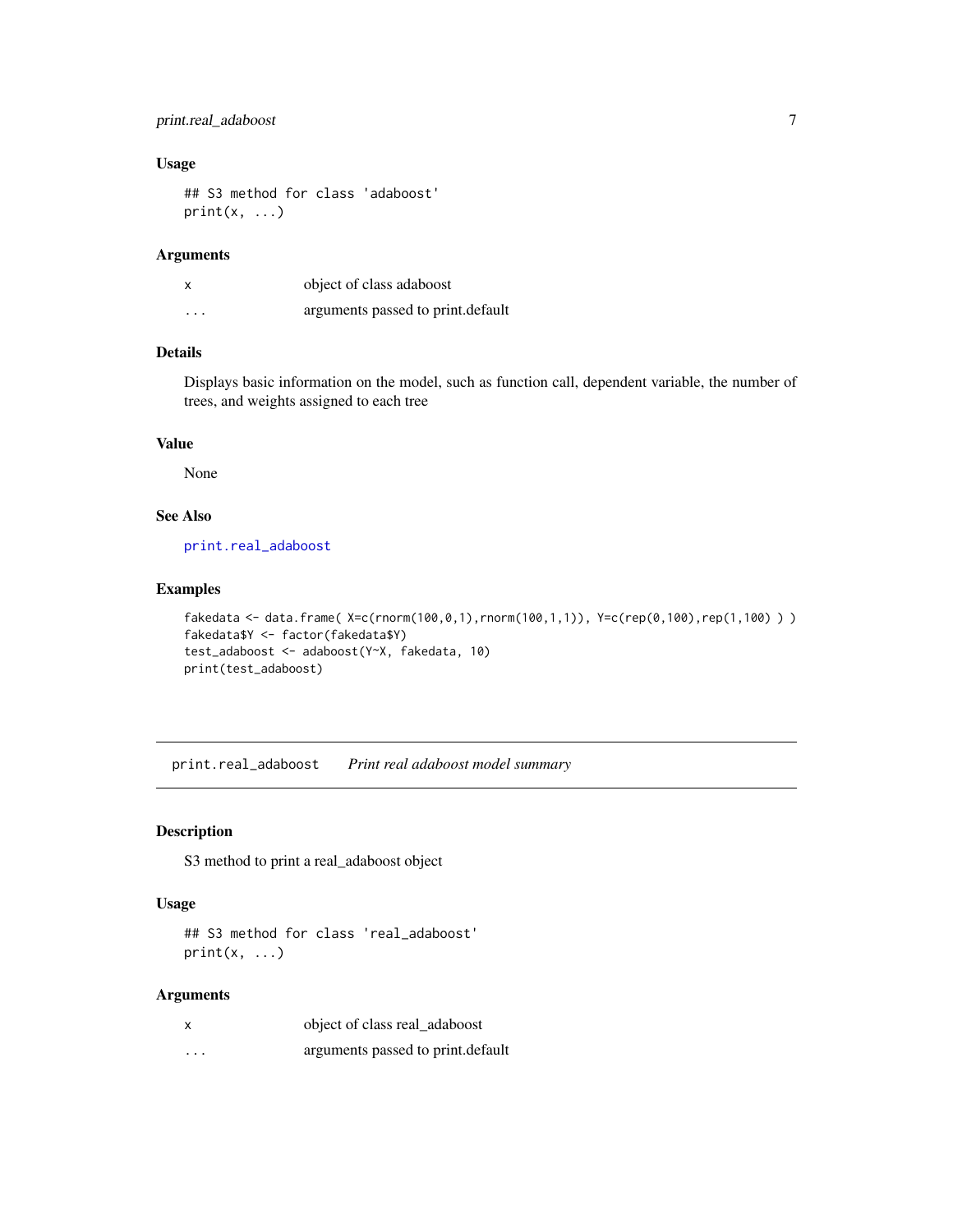#### Details

Displays basic information on the model, such as function call, dependent variable and the number of trees

#### Value

None

#### See Also

[print.adaboost](#page-5-1)

#### Examples

```
fakedata <- data.frame( X=c(rnorm(100,0,1),rnorm(100,1,1)), Y=c(rep(0,100),rep(1,100) ))
fakedata$Y <- factor(fakedata$Y)
test_real_adaboost<- real_adaboost(Y~X, fakedata, 10)
print(test_real_adaboost)
```
<span id="page-7-1"></span>real\_adaboost *Real Adaboost algorithm*

#### Description

Implements Zhu et al's real adaboost or SAMME.R algorithm

#### Usage

```
real_adaboost(formula, data, nIter, ...)
```
#### Arguments

| formula                 | Formula for models                            |
|-------------------------|-----------------------------------------------|
| data                    | Input dataframe                               |
| nIter                   | no. of classifiers                            |
| $\cdot$ $\cdot$ $\cdot$ | other optional arguments, not implemented now |

#### Details

This implements the real adaboost algorithm for a binary classification task. The target variable must be a factor with exactly two levels. The final classifier is a linear combination of weak decision tree classifiers. Real adaboost uses the class probabilities of the weak classifiers to iteratively update example weights. It has been found to have lower generalization errors than adaboost.m1 for the same number of iterations.

#### Value

object of class real\_adaboost

<span id="page-7-0"></span>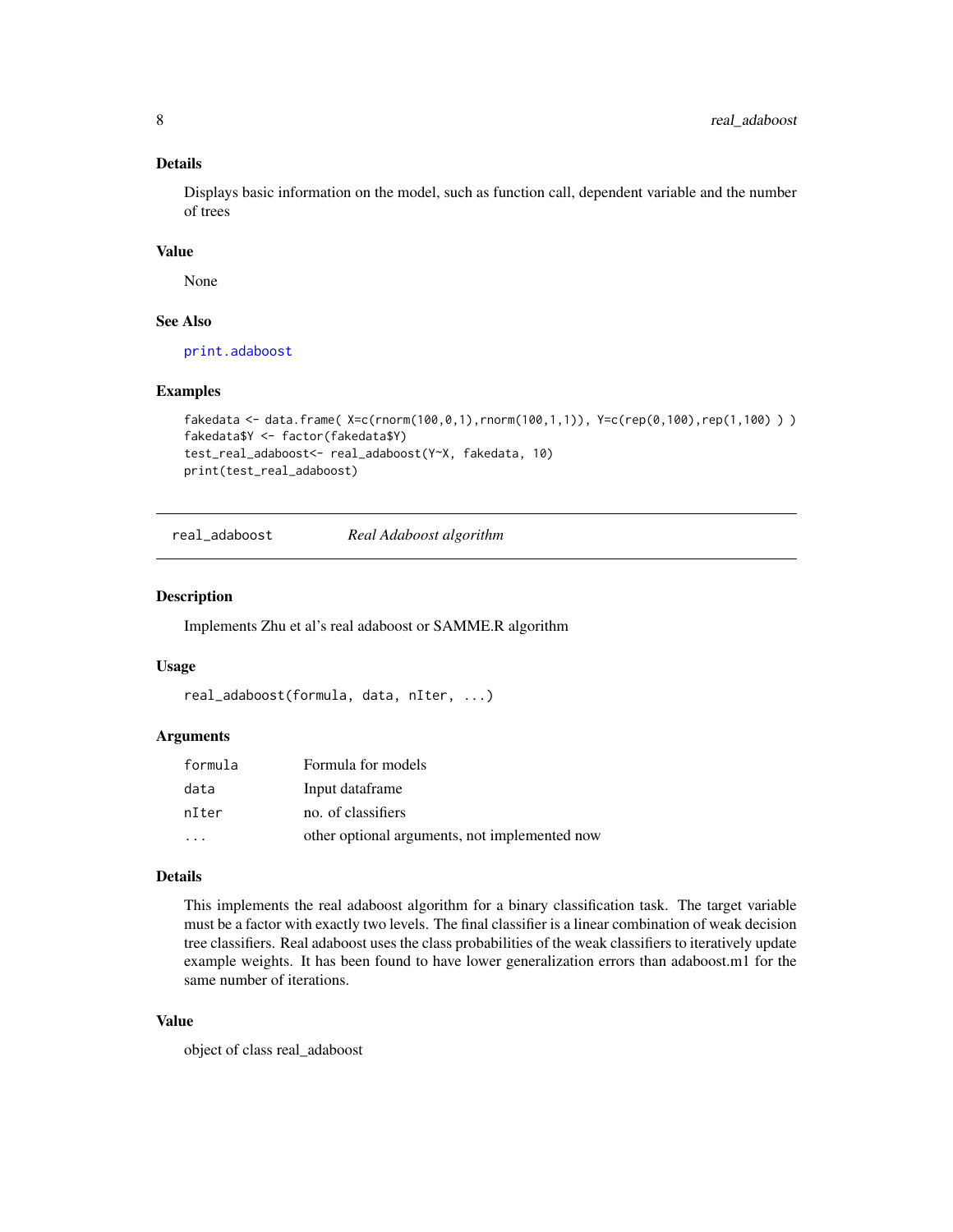#### <span id="page-8-0"></span>real\_adaboost 9

#### References

Zhu, Ji, et al. "Multi-class adaboost" *Ann Arbor* 1001.48109 (2006): 1612.

#### See Also

[adaboost](#page-1-1),[predict.real\\_adaboost](#page-4-1)

#### Examples

```
fakedata <- data.frame( X=c(rnorm(100,0,1),rnorm(100,1,1)), Y=c(rep(0,100),rep(1,100) ) )
fakedata$Y <- factor(fakedata$Y)
test_adaboost <- real_adaboost(Y~X, data=fakedata,10)
```